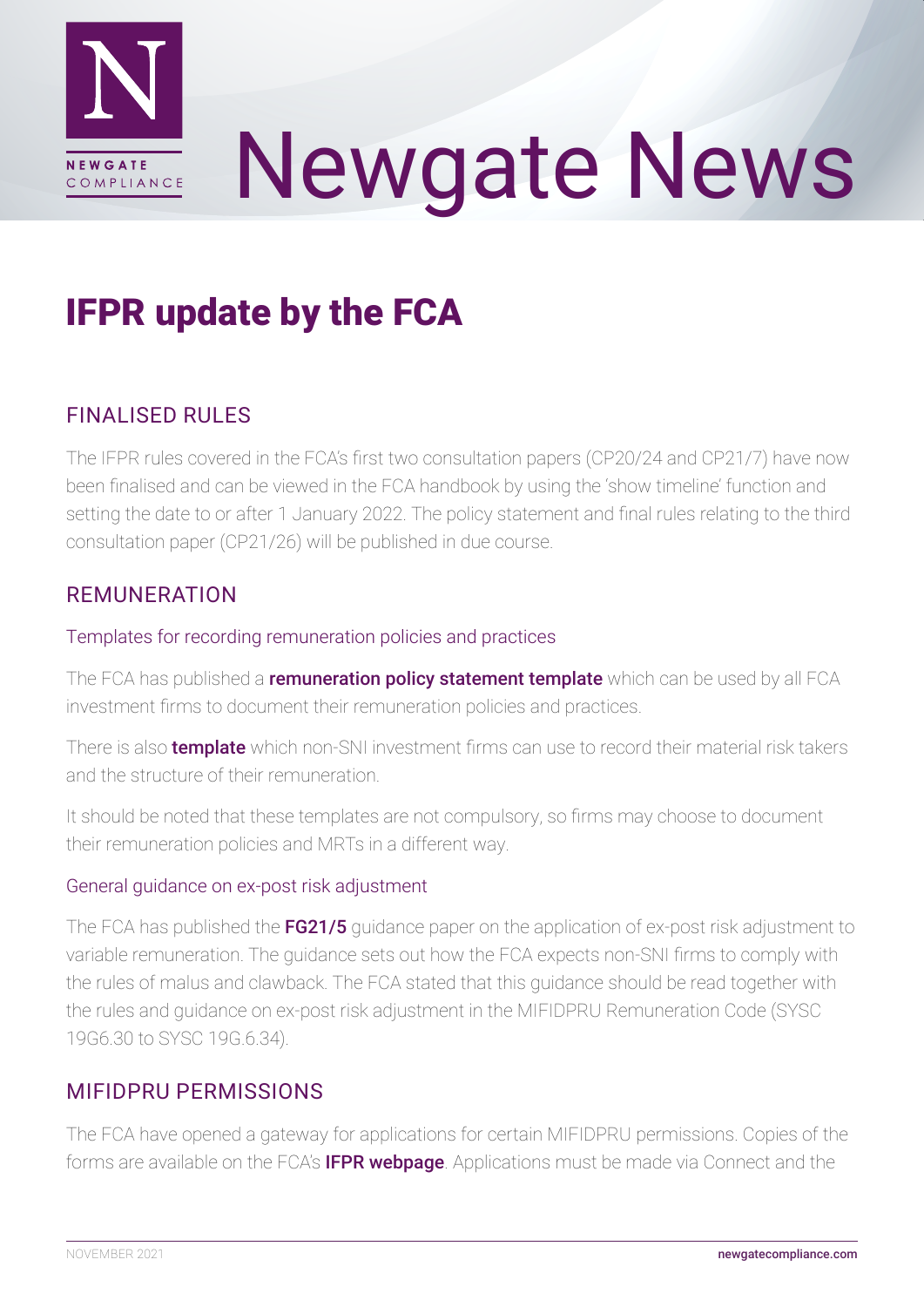

FCA is encouraging firms to apply as early as possible.

# COMING SOON

#### IFPR set-up questionnaire

The FCA will soon be sending out an IFPR set-up questionnaire to all firms that are captured under the new rules. This will allow the FCA to set-up firms on its systems. It will be mandatory for firms to respond to the FCA within the set deadline.

#### IFPR webinars

The FCA will be holding two webinars on 30 November, one aimed at SNIs and one aimed at nonSNIs. Firms will have the ability to pre-submit questions. Please visit the FCA [events](https://www.fca.org.uk/events) page for more information and to register.

#### Data Reporting Guide

The FCA will publish further guidance on regulatory reporting later this autumn.

# HOW WE CAN ASSIST

It is important to carry out IFPR preparations before the set-up questionnaire is received, we can help you to prepare and can also assist with reviewing your response to the FCA prior to submission.

#### About Newgate Compliance

Newgate Compliance is a compliance consultancy offering a modern solution to implement your compliance function using an innovative compliance software solution called [The GATEway](http://newgatecompliance.com/the-gateway-copy).

Newgate has an unrivalled combination of experienced professionals, many of whom are ex-regulators.

Our customer focused approach seeks to provide appropriate, pragmatic and flexible solutions to our clients helping them to meet both the regulator's rules but also the spirit, principles and culture of the regulatory regime.

We look to build long-term relationships with our customers helping to encourage business growth, productivity and innovation. Our proactive approach is tailored to each customer's needs changing to meet those needs as the customer progresses and develops.

© 2021 Newgate Compliance Limited